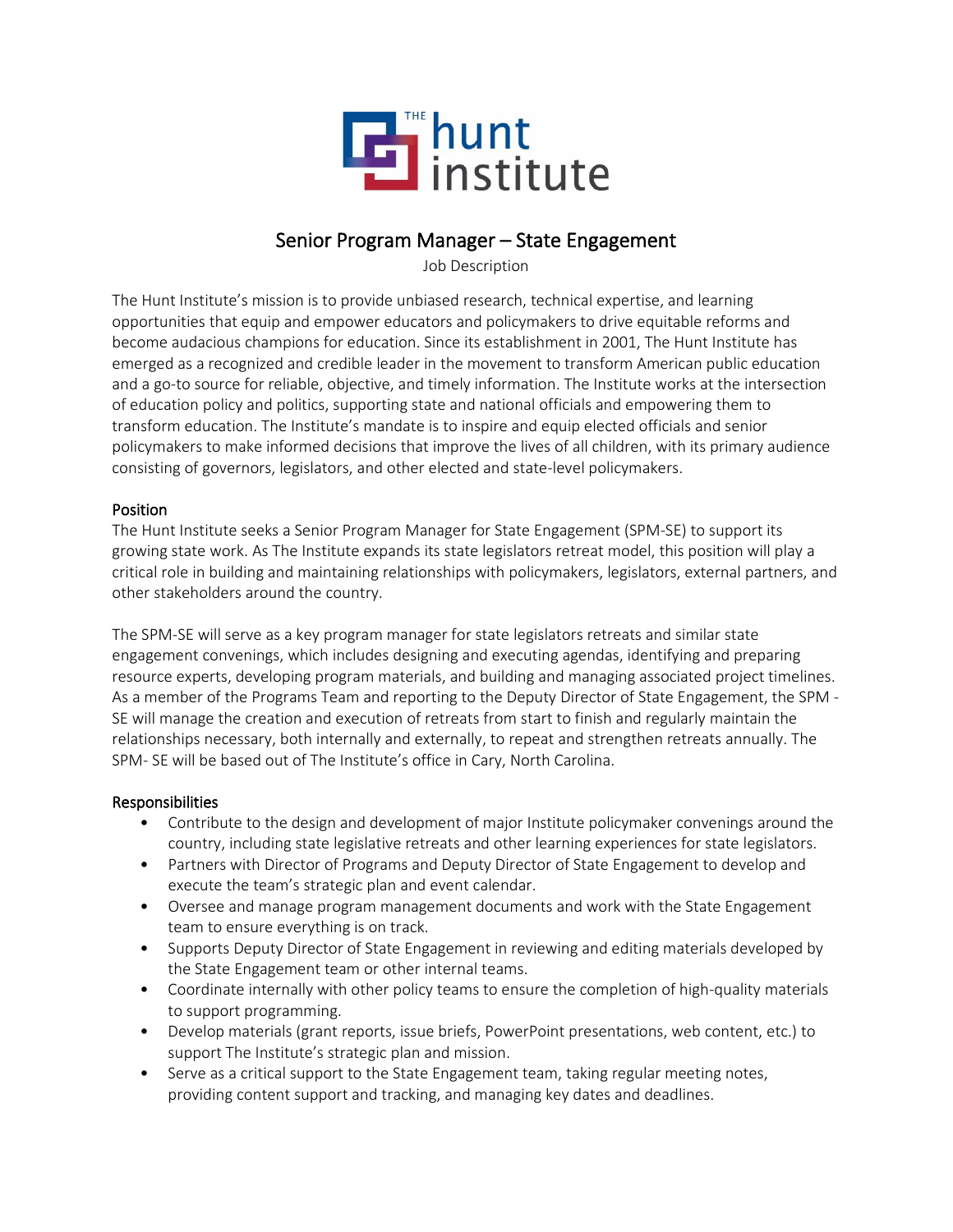- Communicate with external partners, policymakers, and other stakeholders to support their attendance at and participation in Institute programming.
- Participate in meetings with external partners and policymakers.
- Provide meeting summaries and analysis of major issues impacting education around the country.
- Monitor action and issues in partner states in order to provide the most relevant content possible to legislators.
- Provide support to the Deputy Director of State Engagement on reports, presentations, and external communications.
- Actively seeks and supports new work by supporting on funder development and partners, drafting proposals, and budgeting projects.
- Support and work on multiple projects, work within tight deadlines, and prioritize work as necessary.
- Serve as a thought partner on a growing team that is working to develop high-quality systems and policies.
- Perform other duties as assigned.

# Qualifications

- Commitment to the mission and vision of The Hunt Institute, alongside a passion for challenging entrenched systems of educational inequity towards the bettering of public education for all children.
- Knowledge of national birth-16 education policy.
- Strong experience with engaging policymakers preferred.
- Strong experience working in or leading nonprofit programs required.
- Excellent analytical, writing, communication, facilitation, and project organization skills.
- Ability to work in a fast-paced environment.
- Passion for investing in the growth of colleagues; able to motivate and rally support in service of organizational mission and goals.
- A strong work ethic, with a results-oriented philosophy and personal qualities of trustworthiness, openness, accessibility, kindness, flexibility, and a sense of humor.
- Ability to handle multiple assignments and accomplish deadlines; ability to pay attention to accuracy and detail while thinking broadly.
- Ability to anticipate and identify challenges before they happen and take the initiative to address the issue in an appropriate manner.
- Demonstrated ability to cultivate partnerships both inside and outside of an organization and to move a group towards a common goal.
- Minimum of 5 years' relevant work experience.
- Bachelor's degree required. Relevant experience in public policy, political science, public administration, or related field preferred.
- Ability to travel (anticipated between 15-25%).

# Ideal candidates will also demonstrate:

- Relationships with current legislators, policymakers, and/or education stakeholders.
- Ability to be a self-starter, detail oriented and highly organized.
- Resourcefulness and good judgment.
- Leadership by example.
- The value of diversity of thought, backgrounds, and perspectives.
- Integrity/ethics beyond reproach.
- Persistence and a sense of optimism when confronted with obstacles.